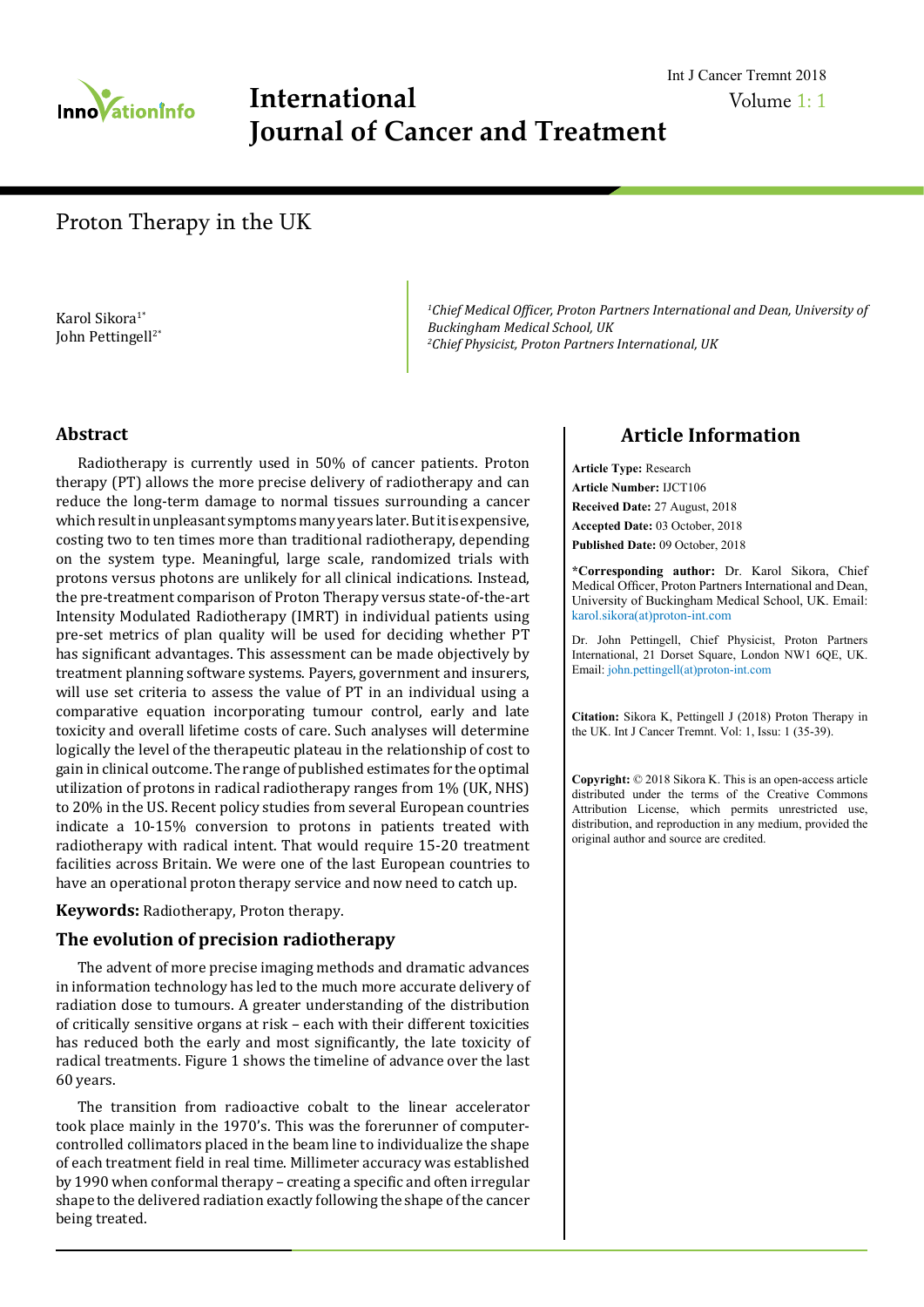

Figure 1: The evolution of precision radiotherapy. LINAC: linear accelerator; MLC: multi leaf collimator; IMRT: intensity modulated radiotherapy; IGRT: image guided radiotherapy; VMAT: volumetric modulated arc therapy; SABR; stereotactic ablative radiotherapy; MR-LINAC: Magnetic resonance linear accelerator; QA: quality assurance.



Further developments in beam shaping with intensity modulated radiotherapy and real time checking using image guidance heralded an era of even greater precision. Currently, we are seeing further developments with stereotactic ablative radiotherapy and real time magnetic resonance imaging allowing changes to field dimensions as the tumour shrinks – four dimensional or adaptive radiotherapy. It is likely that digital fusion images from multiple sources will create a continuous monitoring of tumour shrinkage during treatment, so again reducing toxicity to surrounding normal tissues. The considerable technical challenge of using magnetic resonance imaging concurrently with beam delivery has been solved and two commercial systems are now available.

## **Why protons?**

The discovery of X-rays and gamma rays in the late 19th century led to a revolution in the diagnosis and treatment of cancer. In 1903 William Bragg, a British physicist, discovered the very surprising behavior of particle radiation. But it was Ernest Rutherford in 1917 who first identified the proton as the key positively charged nuclear particle whilst working in Manchester. Protons are sub-atomic positively charged particles now produced by a circular accelerator called a cyclotron. The advantage of protons lies in something called the Bragg Peak – they stop at a defined point and release all their energy (Figure 2). This is the key to understanding why protons may be better for some patients by sparing critical radiosensitive tissue adjacent to the cancer [1].

Before they reach the cancer, both proton and conventional radiation have to make their way through the patient's skin and surrounding tissues. X-ray photons have no mass or charge and so X-ray beams are highly penetrating and deliver dose throughout any volume of tissue irradiated. However, most of the radiation is delivered only half a centimeter from the patient's skin, depending on the energy it was initially given. It then gradually loses this energy until it reaches the target. As tumours are almost always deeply located in the body, the photon actively interacts with outer healthy cells and drops only a small remaining dose of ionizing radiation on the deeper diseased cells. Moreover, as photons are not all stopped by human tissue, they leave the patient's body and continue to emit radiation as they leave the body. This is called the exit dose.

Protons, on the other hand, exhibit Bragg peak behavior (Figure 2), and the depth of the peak depends on the energy given to the protons by the accelerator system. Therefore, by choosing the appropriate energy, a proton beam can be tuned to deliver maximum dose to the tumour with less dose to healthy tissue in front of the tumour and no dose at all to healthy tissue behind the tumour.

The aim of radiotherapy is to deliver as high a dose as possible to the cancer but to spare critically sensitive normal tissues around it as much as possible [2]. Certain organs are particularly sensitive - the spinal cord, base of brain, eye, intestine, liver and kidneys. The Bragg peak allows a more precise delivery of radiation dose to the cancer yet sparing any tissues downstream of the beam.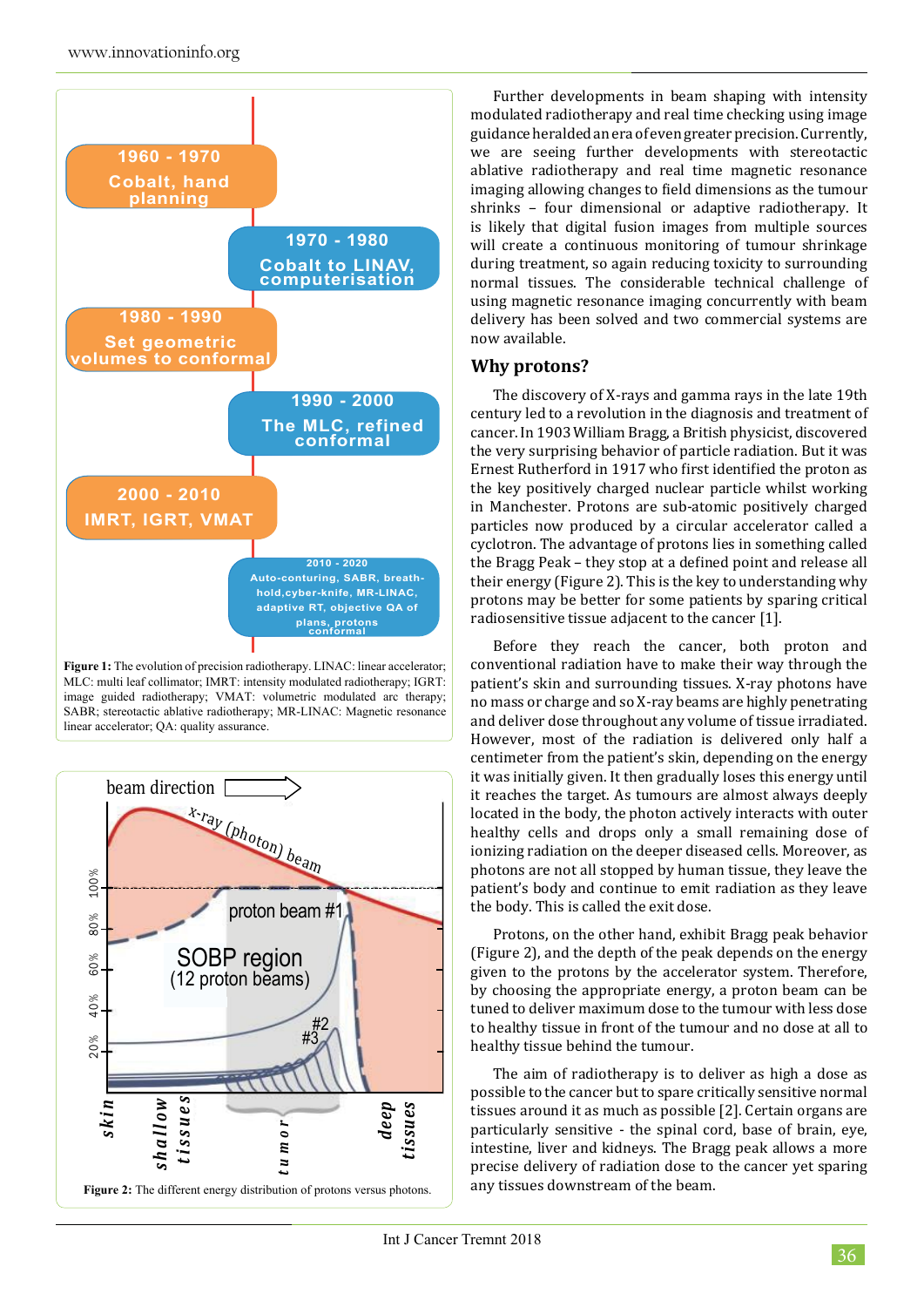| <b>Manufacturer</b> | <b>Vaults</b>  | <b>Total pts</b> | Cost  | <b>Staff</b> | <b>Cost/fraction</b> |
|---------------------|----------------|------------------|-------|--------------|----------------------|
| Varian              | 4              | 750              | £110m | 80           | 5K                   |
| <b>IBA</b>          |                | 500              | £20m  | 20           | 1K                   |
| Mevion              |                | 500              | £25m  | 20           | 1K                   |
| Hitachi             | 4              | 700              | £ 35m | 40           | 2K                   |
| AVO                 | $\overline{c}$ | 750              | £30m  | 25           | 1.5K                 |
| <b>LINAC</b>        |                | 500              | £2.5m | 8            | 0.5K                 |

**Table 1:** Cost of delivering a single proton fraction (a single treatment as part of a course of radiotherapy) - base cost LINAC photon fraction with state-of-the-art IMRT and IGRT £ 500.



In most patients the extra spread out dose from X-ray beams is clinically acceptable – where no significant sideffects are likely, and patients are older, so the possibility of secondary cancers is not an issue. In those circumstances X-ray treatments may be preferred as they are less sensitive to possible errors in patient setup or position than proton beams. They offer more convenience as treatment is available locally. But in a small minority of patients the extra targeting achieved with proton beams and the reduction in dose to surrounding tissues is vitally important.

#### **The cost of PT**

The problem is cost. Protons are 1835 times as big as electrons. Protons require far more energy to get them moving so a cyclotron or a synchrocyclotron is used to accelerate them round and round in circles getting faster and faster. These are large and expensive costing up to £80m with another £25m for the building to house them (Table 1). Recently costs have fallen and a compact model cost £15m. This still compares unfavorably with £1.5m for a conventional radiotherapy machine. And the staffing requirements are also much higher for protons – often four times that for a LINAC. This all means that the total cost per fraction of radiotherapy delivered is inevitably considerably more.

However, produced, proton therapy is significantly more expensive than conventional LINAC based radiotherapy currently. With legacy systems, the cost ratio of protons/ conventional radiotherapy is nearly tenfold. Such Varian systems are being installed at two sites by NHS England. With compact systems such as those installed by Proton Partners this falls to below two. As the price differential diminishes, it is likely that there will be increasing demand for protons

where the planned target volume can be achieved with greater critical normal tissue sparing than by using photons.

As Figure 3 shows, there has been a rapid growth globally in the number of PBT systems and the number of patients being treated in them. This is rising exponentially as more facilities become operational.

## **Clinical trials of PT**

There are 140 observational (mainly phase 2) studies across a range of tumour types [3]. There are also 11 randomised control (phase 3) studies in a range of tumours including prostate, lung, breast and brain. It is now unlikely that there will ever be further large scale randomised clinical trials but rather a pre-treatment comparison of proton versus conventional radiotherapy in individual patients using predetermined metrics of plan quality. This assessment would be made objectively by treatment planning software system. Payers, both governments (including the British NHS) and insurers will use these criteria to assess the value of proton therapy to an individual patient using the equation:

 VALUE = Potential Side Effect Reduction <u>Cost (Cost )</u>

## **Current indications for PT**

**Absolute indications** - mainly children and young adults with spinal cord and base of brain tumours. A recent 2015 Freedom of Information request revealed that during 2016, 210 patients were sent abroad from the UK for PBT at a total treatment cost of £12.33m. There are estimated to be at least 750 of such children a year who would benefit from proton therapy in the UK.

**Cancer types where a significant proportion of patients are likely to benefit** – lung, left breast, head and neck and oesophageal through reduced long-term side effects [4].

**Patients where the anatomy of the tumour and critical normal tissues favors a dose distribution with protons**. This could be of any cancer type or site where radical radiotherapy is being proposed. That means the radiation is being given with the aim of eradicating the cancer so curing the patient. To determine whether protons will be indicated, it will be necessary to construct the proton and photon plans and conduct a comparative analysis of the dose volume histogram carried out manually or by computer scoring. This will require the development of normal tissue complication probability (NTCP) models which are applied to each patient to calculate their individual change in NTCP (ΔNTCP). This represents the difference between proton and photon treatments to different organs at risk. Purchasers of care can set the threshold for proton therapy based on a percentage of ΔNTCP above which protons are preferred for different organs at risk [5].

It is likely that the European consensus of 10-15% of radical radiotherapy delivered by protons will emerge as the most realistic future scenario and this is now the basis of health department strategic planning in Holland, Germany, France, Italy and Scandinavia. This is at considerable variance with current NHS plans as outlined in NHS England's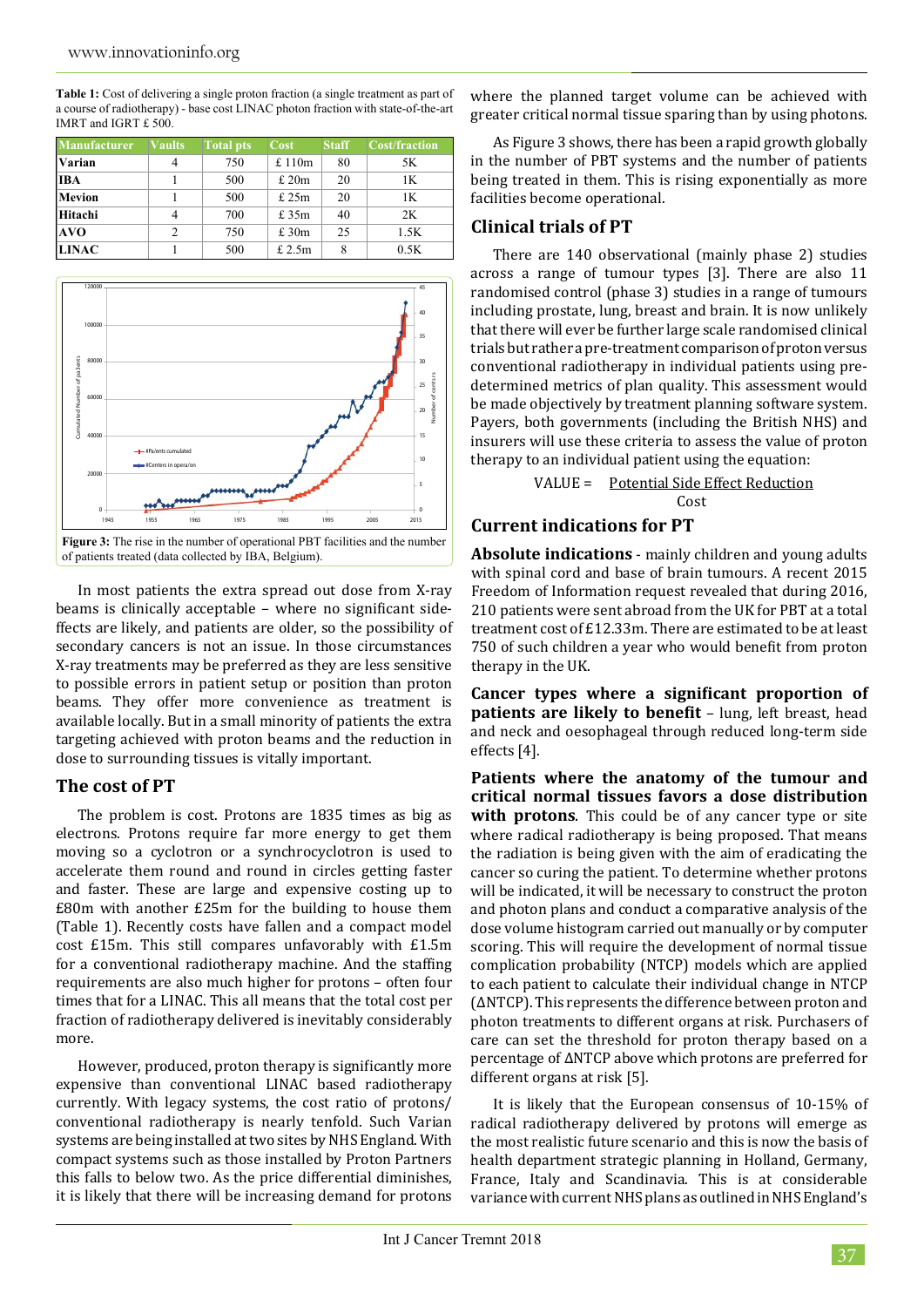

current strategy document - A vision for radiotherapy 2014- 2024 *-* which calls for only the two facilities now under construction by the NHS, Cancer Research UK Report [6]. The pooled European strategy data suggests a need for 0-20 PBT facilities in Britain.

NHS England is planning for only 1% of radical radiotherapy to be delivered by protons. This compares unfavorably against other European countries' plans. Indeed, Dr Adrian Crellin, NHS England Clinical Lead on Proton Therapy wrote in December 2014 [7]:

'Full business case approval is anticipated in early 2015 and the first patients are due to be treated in 2018. These centers will have a capacity to treat up to1500 patients per annum with a secure revenue stream through NHS England. This represents just 1% of radiotherapy in England. For continental Europe, facilities are already in place in Italy, Germany, France, the Czech Republic and Switzerland. The confirmed strategy for PT in Sweden, Denmark and Holland is for proton capacity to deliver 14, 15 and 10% of radiotherapy workload, respectively'.

Since this was written, the dynamic has changed. There have been delays in the construction of the two NHS PT systems. One independent sector facility is now fully operational with five more under construction. A recently published road map by Dr Crellin completely ignores the impact of private sector development of this evolving technology [8].

Source: PPI – internal timetable; NHS – Varian data; Advanced Oncotherapy – analyst's report [9] (no high energy working prototype of this technology is as yet available). PPI centers use IBA and NHS centers Varian equipment.

# **Challenges for PT in the UK**

## **Total PT capacity requirement**

For the last ten years, the NHS has sent increasing numbers of patients abroad for proton beam therapy, mainly to Jacksonville in Florida. Other patients have been treated in Switzerland and Germany. From this year, this will no longer be necessary. Two NHS facilities are being built. The first is at Christie Hospital, Manchester and this will open in late 2018. The second at University College Hospital, London is now delayed until after 2020. Six private sector units are also being created. One, the Rutherford Cancer Centre, South Wales treated its first patient in April 2018. But even when all are operational there will be a predictable lack of capacity. We are the last sizable European

`We need to evaluate the actual need for PT in the UK in order to build up realistic capacity. Comparative estimates from other European countries suggest that between 15 to 20 PT facilities working at full capacity will be required by 2022. This would ensure that 10% of patients currently receiving radical radiotherapy would receive protons. This will require a major policy change in the organization of radiotherapy services and their IT networks.

## **Speed of roll out**

Figure 4 shows the likely rollout of PT facilities in the UK over the next five years. Provided there are no delays, this would still only provide for a 5% radical radiotherapy capability even when at full capacity with double shift and weekend working. Further investment, either public or